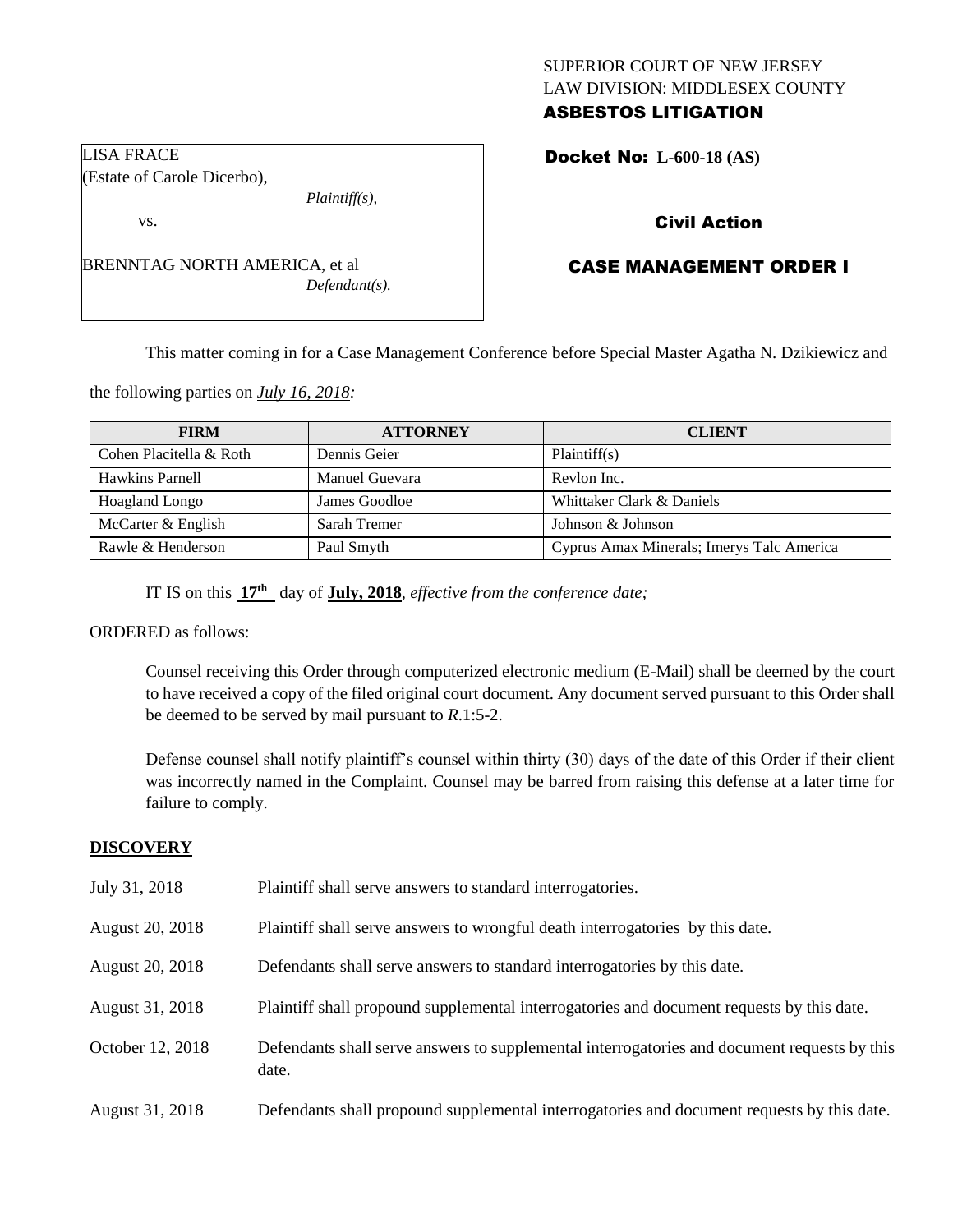| October 12, 2018  | Plaintiff shall serve answers to supplemental interrogatories and document requests by this<br>date.                                                                                                        |
|-------------------|-------------------------------------------------------------------------------------------------------------------------------------------------------------------------------------------------------------|
| December 31, 2018 | Fact discovery, including depositions, shall be completed by this date. Plaintiff's counsel shall<br>contact the Special Master within one week of this deadline if all fact discovery is not<br>completed. |
| December 31, 2018 | Depositions of corporate representatives shall be completed by this date.                                                                                                                                   |

### **EARLY SETTLEMENT**

April 26, 2019 Settlement demands shall be served on all counsel and the Special Master by this date.

#### **SUMMARY JUDGMENT MOTION PRACTICE**

| March 1, 2019 | Plaintiff's counsel shall advise, in writing, of intent not to oppose motions by this date. |  |  |
|---------------|---------------------------------------------------------------------------------------------|--|--|
|               |                                                                                             |  |  |

- March 15, 2019 Summary judgment motions shall be filed no later than this date.
- April 12, 2019 Last return date for summary judgment motions.

#### **MEDICAL DEFENSE**

| August 20, 2018   | Plaintiff shall serve executed medical authorizations by this date.                                                                                                                                |
|-------------------|----------------------------------------------------------------------------------------------------------------------------------------------------------------------------------------------------|
| February 15, 2019 | Plaintiff shall serve medical expert reports by this date.                                                                                                                                         |
| February 15, 2019 | Upon request by defense counsel, plaintiff is to arrange for the transfer of pathology specimens<br>and x-rays, if any, by this date.                                                              |
| May 31, 2019      | Defendants shall identify its medical experts and serve medical reports, if any, by this date. In<br>addition, defendants shall notify plaintiff's counsel (as well as all counsel of record) of a |

joinder in an expert medical defense by this date.

### **LIABILITY EXPERT REPORTS**

| February 15, 2019 | Plaintiff shall identify its liability experts and serve liability expert reports or a certified expert<br>statement by this date or waive any opportunity to rely on liability expert testimony. |
|-------------------|---------------------------------------------------------------------------------------------------------------------------------------------------------------------------------------------------|
| May 31, 2019      | Defendants shall identify its liability experts and serve liability expert reports, if any, by this<br>date or waive any opportunity to rely on liability expert testimony.                       |

### **EXPERT DEPOSITIONS**

June 28, 2019 Expert depositions shall be completed by this date. To the extent that plaintiff and defendant generic experts have been deposed before, the parties seeking that deposition in this case must file an application before the Special Master and demonstrate the necessity for that deposition. To the extent possible, documents requested in a deposition notice directed to an expert shall be produced three days in advance of the expert deposition. The expert shall not be required to produce documents that are readily accessible in the public domain.

 $\_$  ,  $\_$  ,  $\_$  ,  $\_$  ,  $\_$  ,  $\_$  ,  $\_$  ,  $\_$  ,  $\_$  ,  $\_$  ,  $\_$  ,  $\_$  ,  $\_$  ,  $\_$  ,  $\_$  ,  $\_$  ,  $\_$  ,  $\_$  ,  $\_$  ,  $\_$  ,  $\_$  ,  $\_$  ,  $\_$  ,  $\_$  ,  $\_$  ,  $\_$  ,  $\_$  ,  $\_$  ,  $\_$  ,  $\_$  ,  $\_$  ,  $\_$  ,  $\_$  ,  $\_$  ,  $\_$  ,  $\_$  ,  $\_$  ,